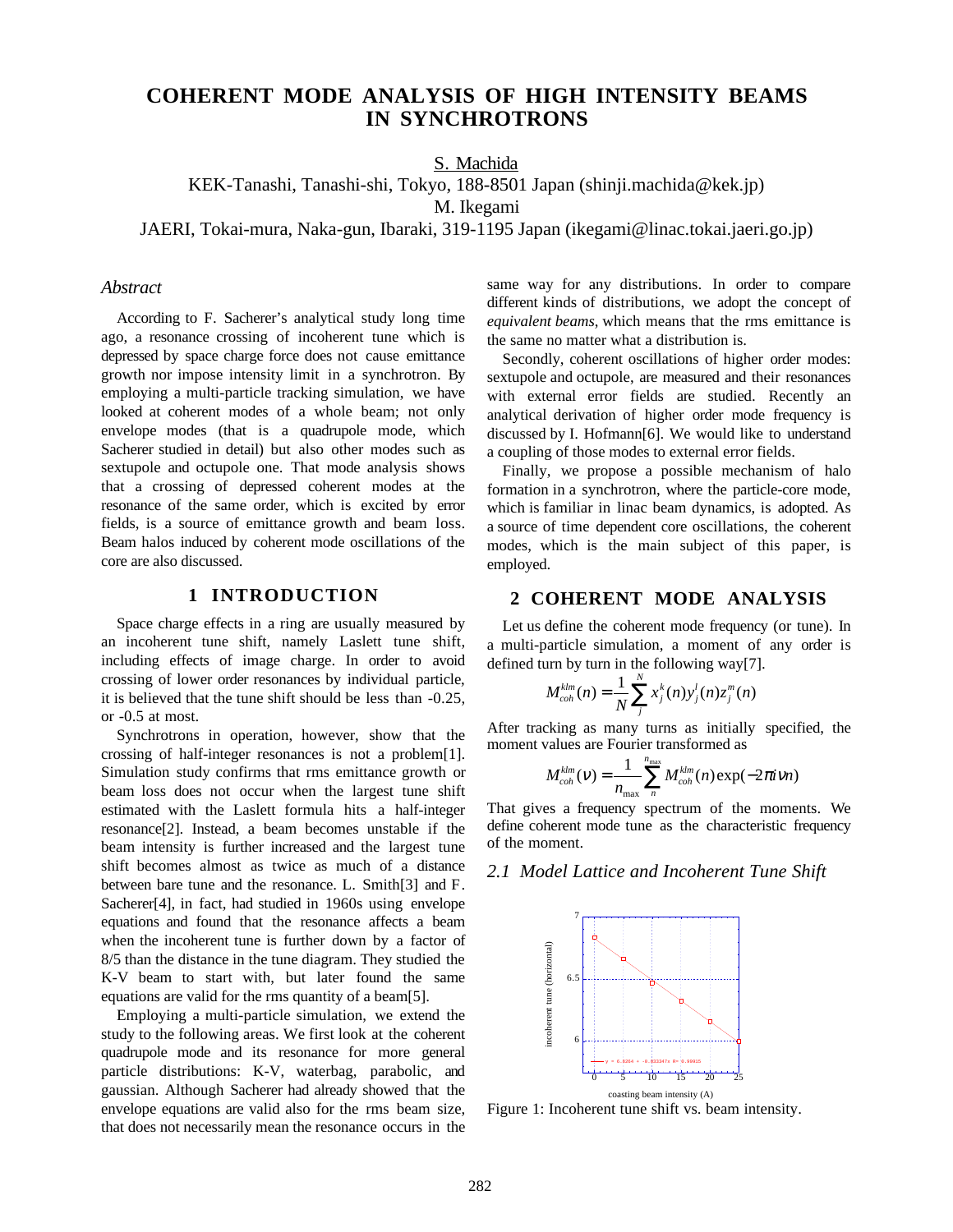As a model lattice, JHF booster ring is assumed[8]. The booster ring has four-fold symmetry and its nominal bare tune is (6.84,5.81). With normalized rms emittance of 25  $\pi$  mm-mrad at the kinetic energy of 200 MeV, intensity dependence of incoherent tune is plotted in Fig. 1. Since the K-V beam is taken, all the particles have the same tune.

#### *2.2 Quadrupole Mode*

Figure 2 shows a spectrum of the quadrupole mode calculated with the moment of  $x^2$ . The distribution is K-V. When the intensity is zero (left figure), there is only one peak that corresponds to twice of the bare tune of 6.84. Once the space charge force is increased, the mode frequency is decreased (right figure).



Figure 2: Spectrum of coherent quadrupole mode with zero intensity (left) and at 2A (right). The peak in the left corresponds to the tune of 13.68 (twice of the bare tune). A move towards the right means decreasing of tune.

By picking up the position of the peak, intensity dependence of the coherent quadrupole tune is shown in Fig. 3. The slope is about 120% of that of Fig. 1, meaning that the coherent tune moves less than twice of the incoherent one. The quadrupole mode tune shift does not depends on the initial distribution as long as the beam is *equivalent*.



Figure 3: Coherent quadrupole tune vs. intensity. The tune shift is independent of the initial distribution for equivalent beams.

Once the coherent tune hits an integer at about 17A, rms emittance growth is observed as in Fig. 4. Figure 4 also shows that the intensity at which the emittance growth occurs is the same for any particle distributions, except a gaussian beam, which has little resonance behavior.



Figure 4: RMS emittance vs intensity. The rms emittance growth occurs when the coherent quadrupole tune hits an integer.

#### *2.3 Sextupole and Octupole Modes*

Now, let us look at higher order coherent modes and the resonance of them with external error fields. We introduce sextupole errors which are supposed to excite a thirdinteger resonance at 20/3.



Figure 5: Spectrum of coherent sextupole mode with zero intensity (left) and at 2A (right). In the left figure, a peak on the left corresponds to the tune of 6.84 (same as the bare tune). A peak on the right does 20.52 (three times of the bare tune). The left peak splits into two when the intensity is increased.



Figure 6: Slope of one of split modes is about one third of the other isolated mode.

A spectrum of the coherent sextupole mode, which is calculated with the moment of  $x^3$ , is shown in Fig. 5. At zero intensity, there are two peaks corresponding to the bare tune and three times of it. When the intensity is increased, all the tunes are lowered. At the same time, one peak splits into two. The tune shift of three modes near zero intensity is shown in Fig. 6.